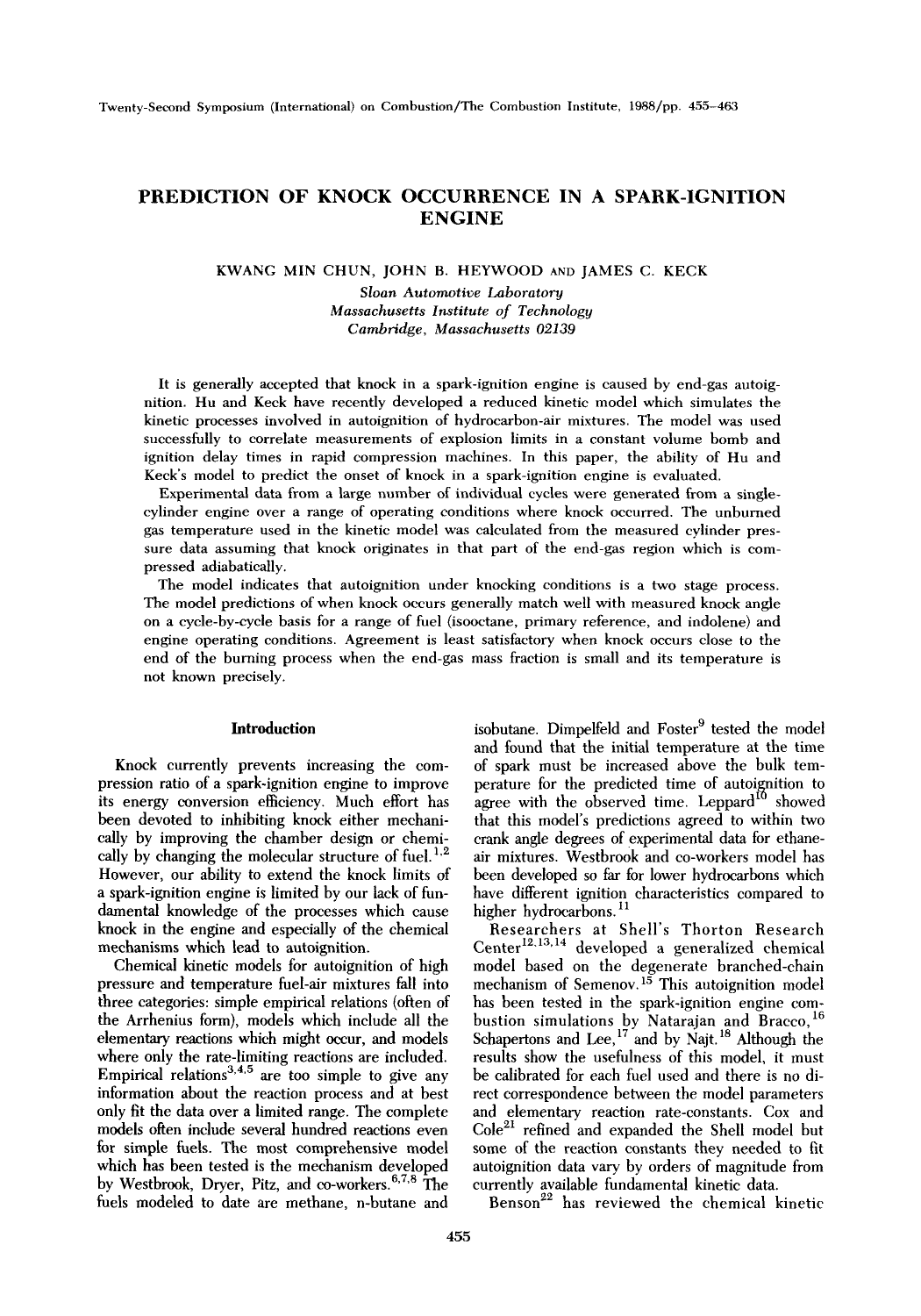mechanisms involved in hydrocarbon oxidation and summarized the relevant reaction rate-constants. Recently, Hu and Keck<sup>19,20</sup> developed a model based on Benson's work with a mechanism similar to Cox and Cole's. The model predictions have been compared with explosion limits in a constant volume bomb measured at M.I.T.,  $^{19,20}$  and with ignition delay times in rapid compression machines measured at M.I.T.<sup>23</sup> and Shell's Thornton Research Center. 13 Good agreement between measured and calculated values was obtained with only minor adjustments in published rate constants.

In a spark-ignition engine the unburned mixture (or end-gas) environment is more complex than that of an RCM or bomb. There is turbulence, nonuniform gas composition due to incomplete fuel air residual-gas mixing, a cold boundary layer adjacent to the combustion chamber wall, and changing gas pressure and temperature. Also, the time scale of the varying gas state depends on the engine's speed. In this paper, the model developed by Hu and Keck was tested for its ability to predict the onset of knock in a spark-ignition engine. Experimental data was generated under knocking conditions at wide-open throttle for several fuels and a range of engine speeds. Cylinder pressure records from many individual cycles were used to estimate the temperature in the adiabatic core of the end-gas in each of these cycles as a function of time. The measured pressures and initial temperatures for each cycle were the inputs to the model; the predicted time of knock occurrence and the measured time of occurrence were then compared.

#### **Experimental Apparatus**

A Ricardo Hydra Ill single-cylinder spark-ignition engine was used for the experiments. The engine, as shown in Fig. 1, has a hemispherical combustion chamber with a compression ratio of 8.29. The bore was 85.7 mm and stroke 86.0 mm. The cylinder pressure was measured by a Kistler 7061 water-cooled transducer mounted at the opposite side of the cylinder axis to the spark plug. The pressure data was digitized, and the data sampling rate was increased during the combustion process to obtain accurate pressure records prior to and after onset of knock. During this period, data was sampled at every  $1/11$ th crank angle degree. Isooctane, of reaserch octane number (RON) 100, indolene (RON of 97.4) and a primary reference fuel **(PRF:** mixtures of isooctane and n-heptane) of RON 94 were used as fuels. Indolene was injected into the intake port with a conventional electronic fuelinjection system. Isooctane and the primary reference fuel were premixed in a large heated tank upstream of the intake port to ensure mixture uni-



FIG. 1. Engine geometry showing spark plug and pressure transducer positions and location of endgas region for the Ricardo single cylinder spark-ignition engine.

formity. Experimental conditions for different data sets are reported in Table I.

## **Chemical Kinetic Model**

The nineteen generic reactions included in the kinetic model are listed in Table II along with Arrhenius parameters for the equilibrium and rate constants. The values of the parameters are based on available experimental data and estimates made by Benson<sup>22</sup> using transition state theory and group additivity. The forward and reverse rate constants  $k^+$  and  $k^-$  are related to the equilibrium constant K based on concentration by the detailed balancing condition  $k^+ = k^-K$ .

An essential feature of the model is its ability to reproduce the well known two-stage ignition characteristic of larger hydrocarbons in the high pressure and low temperature region. This characteristic is a consequence of reactions 2-10 in the model.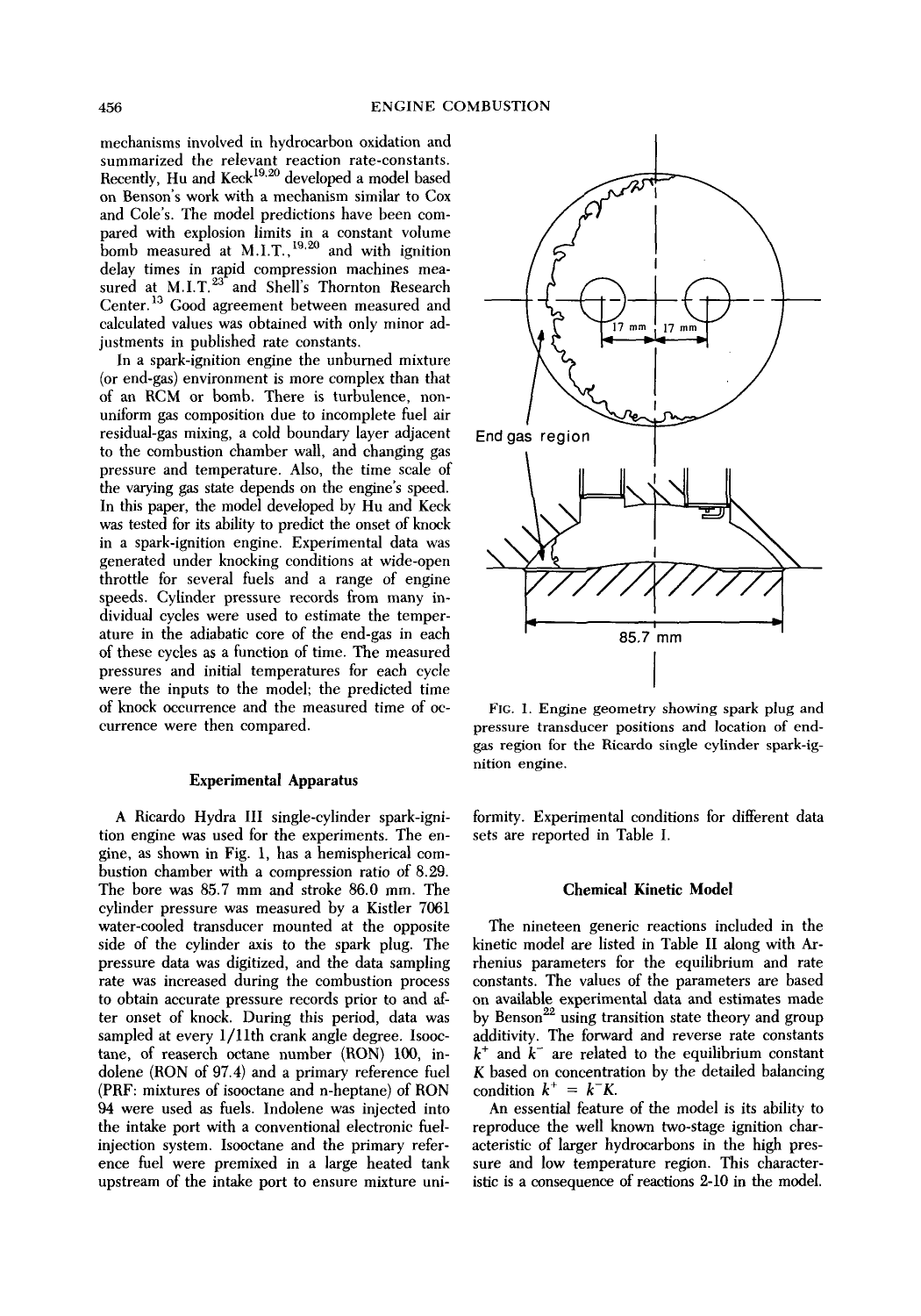| <b>Experimental Conditions<sup>®</sup></b> |                    |                     |                              |                 |                  |            |                                    |  |  |  |  |
|--------------------------------------------|--------------------|---------------------|------------------------------|-----------------|------------------|------------|------------------------------------|--|--|--|--|
| Data<br>Set                                | Speed<br>(rev/min) | Inlet<br>temp $(C)$ | Spark<br>timing <sup>b</sup> | Equiv.<br>ratio | Fuel<br>type     | <b>RON</b> | $\bar{\pmb{\theta}}_k^{-\text{d}}$ |  |  |  |  |
|                                            | 1500               | 88                  | 40                           | 1.06            | Isooctane        | 100.       | 1.8                                |  |  |  |  |
| $\mathbf{2}$                               | 1500               | 22                  | 40                           | 1.04            | PRF <sup>c</sup> | 94.        | 4.4                                |  |  |  |  |
| 3                                          | 1500               | 21                  | 25                           | 1.00            | PRF <sup>c</sup> | 94.        | 19.9                               |  |  |  |  |
| 4                                          | 2500               | 31                  | 38                           | 1.01            | Indolene         | 97.4       | 13.8                               |  |  |  |  |
| 5                                          | 1500               | 23                  | 40                           | 1.00            | Indolene         | 97.4       | 4.7                                |  |  |  |  |
| 6                                          | 1000               | 33                  | 20                           | 1.01            | Indolene         | 97.4       | 17.4                               |  |  |  |  |

| Table I                              |  |  |  |  |  |  |  |  |
|--------------------------------------|--|--|--|--|--|--|--|--|
| Experimental Conditions <sup>®</sup> |  |  |  |  |  |  |  |  |

<sup>a</sup>All experiments at wide open throttle.

bCrankangle degrees before top center.

cPrimary reference fuel (mixture of isooctane and n-heptane).

 ${}^d\hat{\theta}_k$  is the mean value of the knock occurrence crank angle in degrees after top center.

During the first stage, reactions 2-7 form a degenerate branched chain which causes exponential growth in the concentrations of active radicals and the low temperature branching agent ROOH. In this stage, the chemical energy released is negligible. Branching ceases and the second stage begins when the temperature rise due either to compression or chemical energy release reaches the point where the removal of active radicals by the terminating reaction 8 exceeds the production in reaction 7. During this stage, the concentration of ROOH decreases to a quasi-steady value but the

Table II Chemical Kinetic Model (Units: cc, mole, sec, kcal)

|  | Arrhenius parameters for the equilibrium constant $K = A e^{-E/RT}$ and rate constants $k^2 = A^2 e^{-E^2/RT}$ for |  |  |  |  |  |  |  |
|--|--------------------------------------------------------------------------------------------------------------------|--|--|--|--|--|--|--|
|  | isoletane oxidation at $700 < T < 1300$ K                                                                          |  |  |  |  |  |  |  |

| Reaction                                                                     | $\triangle H_{300^{\circ}}$ | log A  | E       | $log A^+$ | $E^+$ | $log A^-$ | $E^+$        |
|------------------------------------------------------------------------------|-----------------------------|--------|---------|-----------|-------|-----------|--------------|
| 1 RH + $O_2 \leftrightarrow R + HO_2$                                        | 46.4                        | 1.5    | 46.0    | 13.5      | 46.0  | 12.0      | $\mathbf{0}$ |
| 2 R + $O_2 \leftrightarrow$ RO <sub>2</sub>                                  | $-31.0$                     | $-1.4$ | $-27.4$ | 12.0      | 0.0   | 13.4      | 27.4         |
| 3 RO <sub>2</sub> $\leftrightarrow$ ROOH                                     | 7.5                         | 0.0    | 11.4    | 11.0      | 21.4  | 11.0      | 11.0         |
| 4 ROOH + $O_2 \leftrightarrow O_2RO_2H$                                      | $-31.0$                     | $-1.9$ | $-27.4$ | 11.5      | 0.0   | 13.4      | 27.4         |
| $5 \text{ O}_2\text{RO}_2\text{H} \rightarrow \text{OROOH} + \text{OH}$      | $-26.6$                     |        |         | 11.3      | 17.0  |           |              |
| 6 OH + $RH \rightarrow R + H2O$                                              | $-23.5$                     |        |         | 13.3      | 3.0   |           |              |
| $7 \text{ OROOH} \rightarrow \text{OH} + \text{ORO}$                         | 43.6                        |        |         | 15.6      | 43.0  |           |              |
| $8 \text{ R} + \text{O}_2 \leftrightarrow \text{HO}_2 + \text{C} = \text{C}$ | $-13.5$                     | 0.0    | $-13.5$ | 11.5      | 6.0   | 11.5      | 19.5         |
| 9 HO <sub>2</sub> + HO <sub>2</sub> $\rightarrow$ HOOH + O <sub>2</sub>      | $-38.5$                     |        |         | 12.3      | 0.0   |           |              |
| 10 HOOH + $M \rightarrow 2OH + M$                                            | 51.4                        |        |         | 17.1      | 46.0  |           |              |
| 11 ORO $\rightarrow$ R'CHO + R"O                                             | 8.5                         |        |         | 14.0      | 15.0  |           |              |
| 12 R'O + O <sub>2</sub> $\leftrightarrow$ O <sub>2</sub> R <sup>"</sup> O    | $-31.0$                     | $-1.9$ | $-27.4$ | 11.5      | 0.0   | 13.4      | 27.4         |
| 13 ROOH $\rightarrow$ OH + R'CHO + C = C                                     | $-3.0$                      |        |         | 14.4      | 31.0  |           |              |
| 14. $RO_2 + R'CHO \rightarrow ROOH + R'CO$                                   | $-0.6$                      |        |         | 11.45     | 8.6   |           |              |
| 15 RO <sub>2</sub> + RH $\leftrightarrow$ R + ROOH                           | 8.0                         | 1.1    | 8.0     | 11.2      | 16.0  | 10.1      | 8.0          |
| 16 $HO_2$ + R'CHO $\rightarrow$ HOOH + R'CO                                  | $-0.6$                      |        |         | 11.7      | 8.6   |           |              |
| 17 $HO_2$ + RH $\leftrightarrow$ R + HOOH                                    | 8.0                         | 0.9    | 8.0     | 11.7      | 16.0  | 10.8      | 8.0          |
| 18 HO <sub>2</sub> + C = C $\rightarrow$ Epox + OH                           | $-0.23$                     |        |         | 10.95     | 10.0  |           |              |
| 19 $R + R \rightarrow RH$                                                    | $-85.0$                     |        |         | 13.2      | 0.0   |           |              |
|                                                                              |                             |        |         |           |       |           |              |

NOTE: ROOH is grouped with OROOH and  $R'CO$  is grouped with  $R''O$ .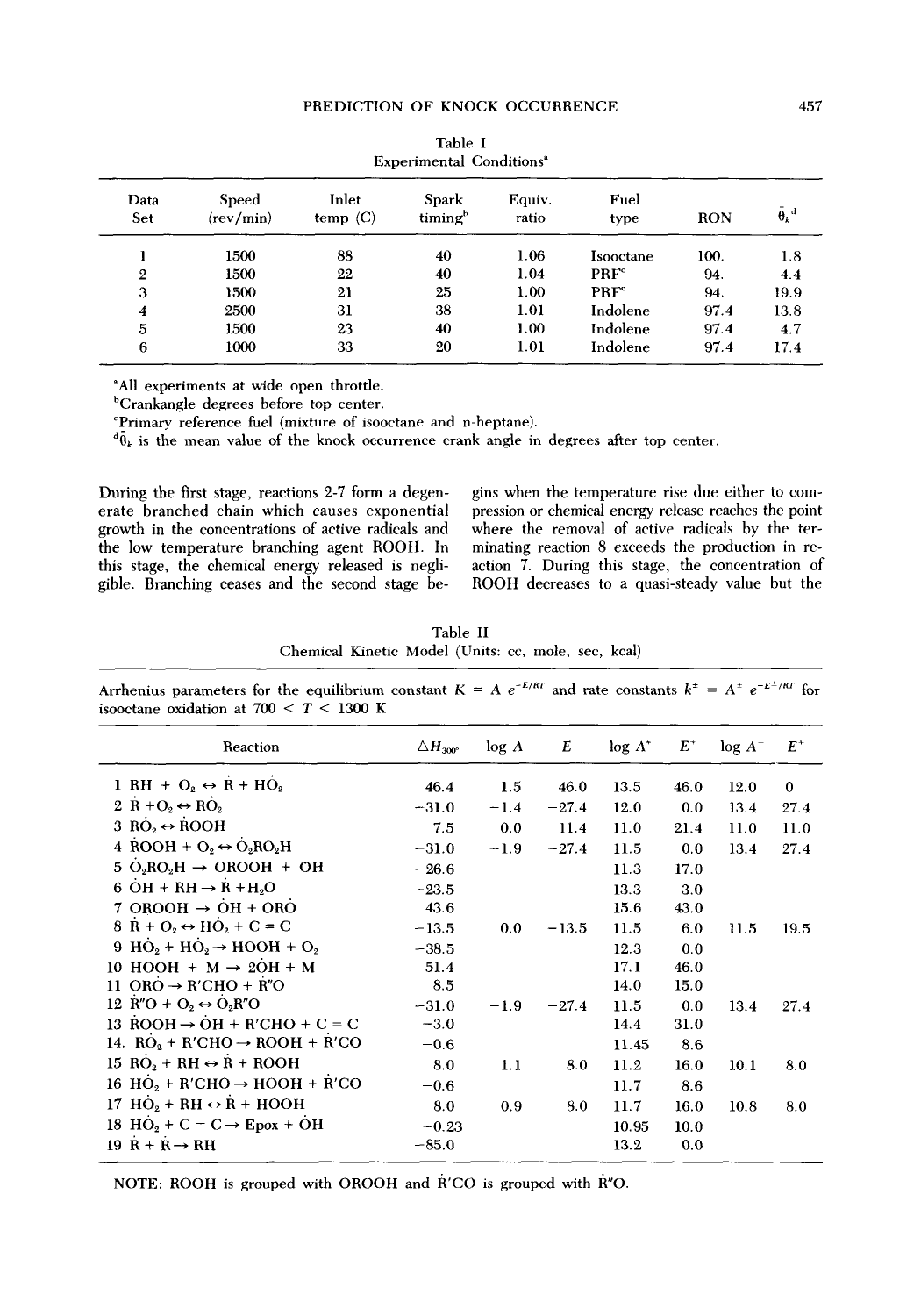temperature and concentration of the high temperature branching agent HOOH continue to rise. The second stage ends in a branched thermal explosion when the rate of the HOOH decomposition via reaction 10 exceeds that of the terminating reaction 8 and branching resumes. It is this explosion which causes the audible knock in spark-ignition engines.

A second essential feature of the kinetic model is its ability to explain the dependence of the explosion limits on fuel structure. The reaction which depends most strongly on fuel structure is the isomerization reaction 3. In the pressure and temperature range of interest this reaction is in equilibrium and it is therefore the equilibrium constant  $K_3$ which is important. In addition, recent measurements by Slagel et al.,  $24$  brought to our attention by one of the referees, indicate that the equilibrium constant for reaction 2 depends to some extent on fuel structure. More importantly, these measurements suggest that the reaction enthalpy for attachment of an  $0_2$  molecule to a secondary hydrogen site should be  $-37$  kcal rather than the  $-31$ kcal estimated by Benson from group additivity. Although this work is of considerable significance for the thermodynamics and kinetics of hydrocarbon combustion, in the present model it is the product  $K_2K_3$  which is important and this product is only slightly altered by the new results. Moreover since the value of  $K_3$  for isooctane was obtained by fitting data from constant volume bomb and rapid compression machines, any change in the value of  $K_2$ will result in a corresponding change in the value of  $K_3$  which leaves the product  $K_2K_3$  invariant. For the other fuels studied in the present work values of  $K_3$  were not available and the activation energy  $E_3$  for each fuel was adjusted to give the best fit with the measurements.

It should be noted in connection with the above discussion of reaction 3 that the isomerization rates of  $O_2R''O$  and  $O_2R'CHO$  have been assumed negligible compared to that for  $RO<sub>2</sub>$  because of the smaller number of carbon atoms in these radicals. It may also be noted that reactions 13-19 as well as a number of other radical-radical and radical-intermediate reactions not included in the model were found to be of secondary importance compared to reactions 1-12. In general omission of these reactions produces changes which are small compared to those due to uncertainties in the rate constants used.

### **End-Gas Temperature Calculation**

Due to the temperature sensitivity of the reactions involved, it is expected that knock will occur first in the adiabatic core of the unburned end-gas ahead of the flame. To calculate the temperature of this core gas, it is assumed that: 1) The thin reaction sheet separating burned and unburned gas in the cylinder is of negligible thickness; 2) The boundary layers are sufficiently thin so that adi-, abatic cores exist in both burned and unburned gases; 3) The rates of compression, burning and endgas reaction prior to knock are sufficiently slow so that the pressure throughout the cylinder is uniform; 4) The burned and unburned gases may be approximated as ideal gases having locally constant specific heats.

It is further assumed that knock occurs when the rate of reaction in the end-gas becomes so large that assumption 3 is no longer valid and observable pressure fluctuations occur due to the propagation of shock and sound waves in the gas. Knock will, of course, be delayed or suppressed when the smallest dimensions of the end-gas region, shown schematically in Fig. 1, become comparable to that of the boundary layers and assumption 2 fails.

With these assumptions, the energy equation for the unburned core gas may be written

$$
\left(\frac{\gamma_u}{\gamma_u - 1}\right) \frac{\dot{T}_u}{T_u} = \frac{\dot{p}}{p} + \frac{\dot{q}_u}{R_u T_u} \tag{1}
$$

where

$$
\dot{q}_u = -v_u \sum \Delta H_i (r_i^+ - r_i^-). \tag{2}
$$

is the specific chemical energy release rate due to end-gas reactions,  $T$  is the temperature,  $p$  is the pressure,  $v$  is the specific volume,  $\gamma$  is the specific heat ratio  $c_p/c_v$ , R is the universal gas constant,  $\triangle H_i$  is the molar enthalpy change for reaction i,  $r_i^+$  and  $r_i^-$  are the forward and reverse reaction rates per unit volume for reaction  $i$ , and the subscript  $u$ refers to the unburned core gas.

Given models for the burning rate and boundary layer growth, and using the value of  $q<sub>u</sub>$  provided by the kinetic model,  $\dot{p}/p$  could be predicted and Eq. (1) used to obtain the end-gas core temperature as a function of time. However, it can be shown using the ideal gas law and energy conservation for the unburned and burned gas cores that neglecting the effect of  $\dot{q}_u$  on p results in an error in  $T_u$  given approximately by

$$
\frac{\Delta T_u}{T_u} \approx \left(\frac{\gamma_{u-1}}{\gamma_u}\right) \frac{x_u}{(1-x_u)} \frac{q_{us}}{c_{cb}T_b} \tag{3}
$$

where  $x_u$  is the unburned core-gas mass-fraction of the and  $q_{us}$  is the specific chemical energy released from the time of spark discharge in the unburned core. In the present experiments the maximum value of  $x_u$  at knock was  $\sim 0.2$  and the maximum value of  $q_{us}/c_{cb}$  was ~300 K. Assuming  $\gamma_u \sim 1.3$  and  $T_b$  $\sim$ 3000 K we find from Eq. (3) that  $\Delta T_u/T_u \sim 0.005$ . This error is significantly less than the errors as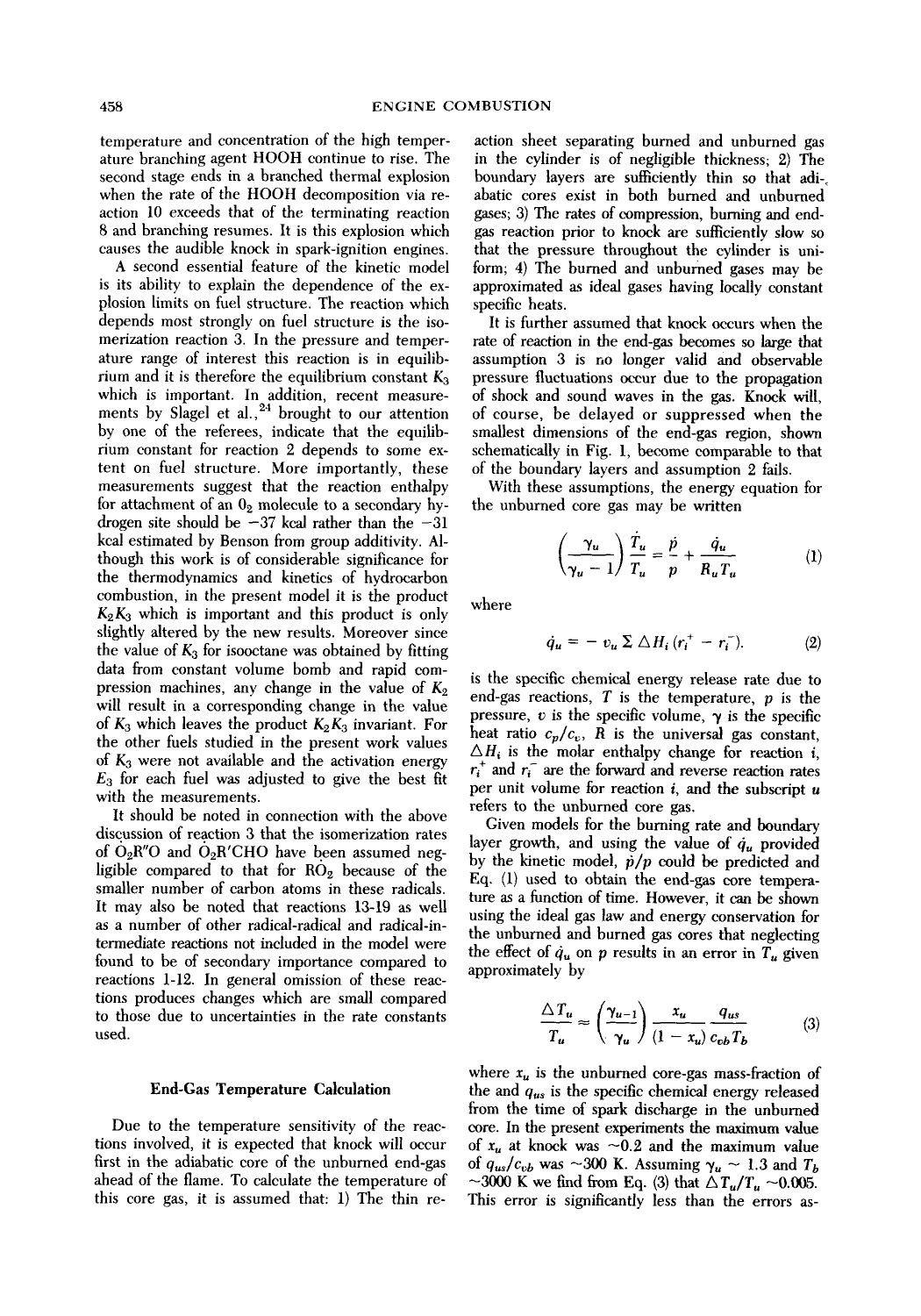sociated with the determination of the initial temperature of the gas at spark and the modeling of the burning rate, boundary layers, and leakage in spark-ignition engines. We have therefore chosen to integrate Eq. (1) using the measured pressuretime curves as input rather than attempting to use a predictive model.

The calculations were started at 90 °BTC where the mean gas temperature was computed from the equation of state  $\overline{T}_i = p_i V_i/(mR_u)$  using measured values for  $p_i$ ,  $V_i$  and m. At this point  $\widetilde{T}_i$  was approximately equal to the wall temperature so that the assumption of uniform initial temperature should be reasonably good. Prior to knock the pressure data were smoothed to eliminate high frequency fluctuations and improve accuracy. Eq. (1) was integrated in conjunction with 14 kinetic rate equations using the GEAR method.<sup>25</sup> Knock was assumed to occur when

$$
T_u/T_u \approx \dot{v}_u/v_u > \varepsilon/\tau_a \tag{4}
$$

where  $\tau_a \sim 0.1$  ms is the transit time of a sound wave across the cylinder and  $\varepsilon$  is an arbitrary fraction. Due to the rapid rate of increase in  $v_u$  just prior to knock, the determination of the knock point is insensitive to the exact choice of  $\varepsilon$  and changing its value from 0.1 to 1.0 resulted in a change of less than one degree in the predicted knock onset crank angle. In the present work e was set equal to one.

To extend the calculations beyond the observed knock point in cases where the model failed to predict knock, smooth second order extrapolations of the pressure curves prior to knock were used. In none of the cases reported was it necessary to extend the curves more than 5 CA°.

#### Results and Discussion

It is well known that the combustion process in a spark-ignition engine varies substantially from cycle-to-cycle. As a consequence, knock occurrence varies cycle-by-cycle, largely due to variations in endgas state which these burning rate variations produce. Figure 2 shows a typical distribution in knock occurrence crank angle for 398 consecutive cycles at fixed engine operating conditions. The time of knock occurrence was defined as the point where the time scale for pressure  $p/p$  was shorter than 0.2 ms. Pressure traces for six cycles of one isooctane fueled experiment are shown in Fig. 3. These cycles were chosen for their different combustion rate history. Generally knock occurs earlier for faster burning cycles. Clearly prediction of knock onset with kinetic models should be done on an individual cycle basis.

The model predictions of crank angle of knock



FiG. 2. Individual-cycle knock occurrence crank angle distribution for 94 RON primary reference fuel at 1500 rev/min, spark timing at 40 degrees before TC and wide-open throttle. 0 degrees  $=$  top center. Data set 2.

occurrence for isooctane arc compared with measured values in Fig. 4. The value used for the activation energy  $E_3$  in the equilibrium constant for reaction 3 was 11.4 kcal/mole, which is the same as the value used by Hu and Keck for isooctane, The predictions match the measurements to within about 3 crank angle degrees without any adjustment in the reactions or the reaction constants.  $E_3$ was changed to 11.2 keal/mole to test the sensitivity of the model to the value of this activation energy; the predicted knock occurrence angle was decreased by 0.2 crank angle degree. The initial mass inside the cylinder is required to estimate the initial mixture temperature. The accuracy of the estimate of initial mass (fresh fuel and air plus residual gas) is about 2 percent for this experiment. The



FIG. 3. Pressure traces for six individual cycles, isooctane fuel, spark timing at 40 degrees before TC, engine speed 1500 rev/min, wide open throttle, fuel/air equivalence ratio  $= 1.06$ . 0 degrees  $=$ top center. Data set 1.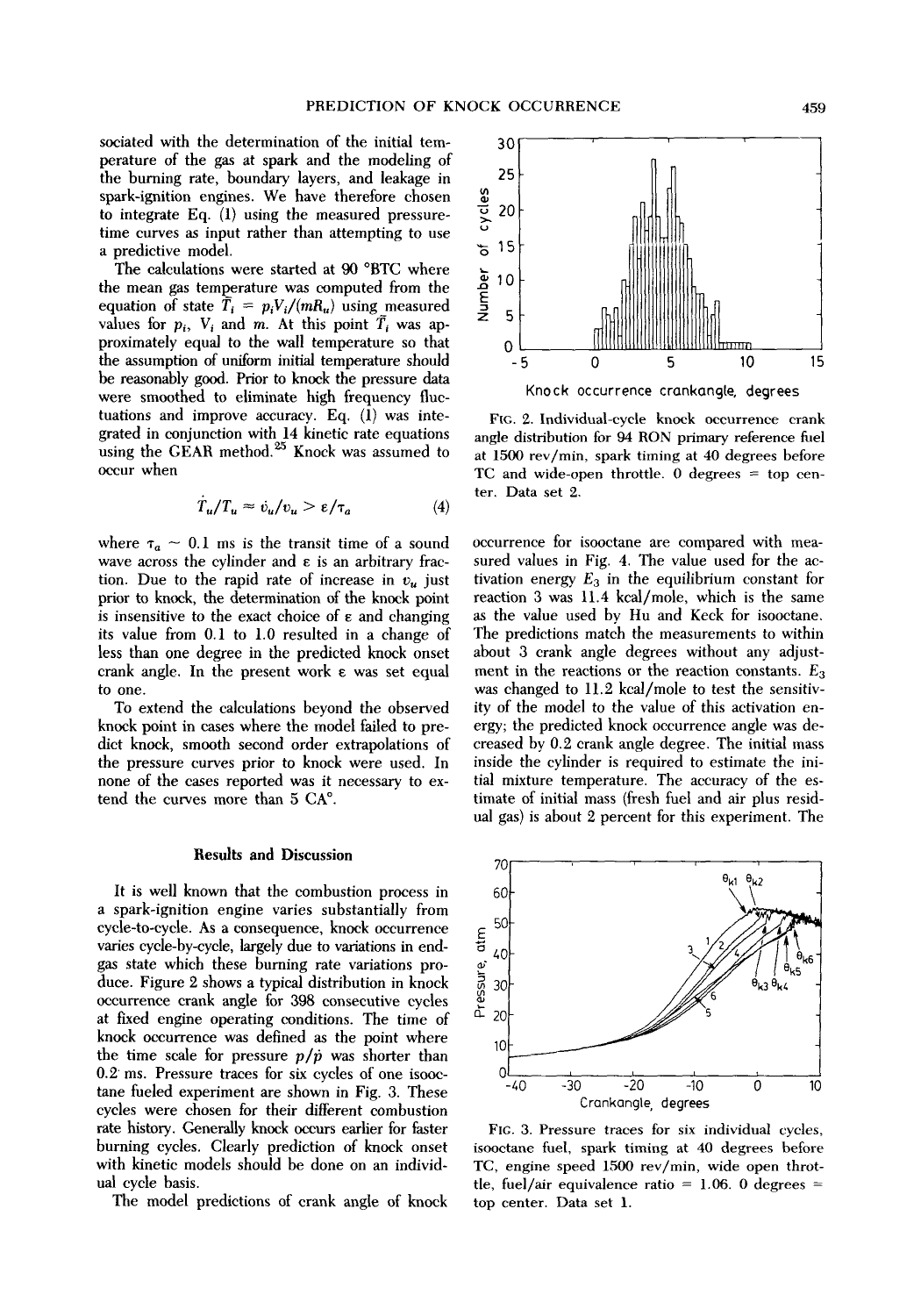

FIG. 4. Comparison of measured and predicted knock occurrence crank angles for isooetane-fueled experiment. 0 degrees = top center. Same conditions as in Fig. 3.

initial mass was lowered 2 percent to assess the impact of this uncertainty; this change results in about 1.5 crank angle degrees earlier prediction of knock onset.

Results with a primary reference fuel of RON 94 (94 percent isooctane and 6 percent n-heptane) at 1500 rev/min and those with indolene of RON 97.4 at 1000, 1500, and 2500 rev/min are shown in Fig. 5. Indolene is a blended gasoline used for engine testing and consists of a large number of saturated, olefin and aromatic hydrocarbon compounds. The engine speed was 1500 rev/min and the spark timings were 40 and 25 degrees before top center (BTC)



FIG. 5. Comparison of measured and predicted knock occurrence crank angles (after top center, 0 degrees): for primary reference fuel with 94 RON, wide-open throttle, 1500 rev/min (data sets 2 and 3); and for indolene fuel at wide open throttle, engine speeds of 2500, 1500, and 1000 rev/min, and spark timing 38,40,20 degrees before TC, respectively (data sets 4, 5, and 6).

for 94 RON PRF. Since we have no fundamental data for blended fuels for the activation energy  $E_3$ , it was adjusted by trial and error for the different fuels used.  $E_3$  was used because it is the least well known and most sensitive fuel dependent parameter. Values of  $E_3$  were chosen which gave the best comparison between the measured and calculated knock occurrence crank angle for the cycles of one data set: the 40 BTC timing case was used for the 94 RON PRF and the 1500 rpm case was used for indolene. The best fits were obtained with activation energies  $E_3$  of 11.2 kcal/mole for indolene and 11.0 kcal/mole for 94 RON PRF. These values are between that for isooctane  $(11.4)$  and for *n*-heptane (8.0) measured by Hu and Keck.<sup>20</sup>

The one parameter fit calculations match well with measurements for the primary reference fuel where knock occurs before about 15 °ATC, and at engine speeds of 2500 and 1500 rev/min for the indolene fuel. Agreement is less good for slower-burning cycles where knock occurred late in the combustion process for 94 RON PRF cases and at 1000 rev/ min for indolene. The model predicts knock occurrence too early for later and slower burning cycles, and at low engine speed.

Sample end-gas temperature profiles are shown in Fig. 6. The dotted line shows the temperature calculated from Eq. (1) without reaction energy release in the end-gas. This energy release which is associated with the second stage starts well before knock occurrence. The end-gas energy release with 94 RON PRF is more significant than with isooctane fuel, and the concentration of ROOH was higher at the end of the first stage of ignition than the isooctane case. Also, the slower combustion cycles shows a higher energy release rate than that of the faster combustion cycle. This reduces the du-



FIG. 6. Predicted end-gas temperature profiles for cycles 1 and 6 for isooctane-fueled experiment in Fig. 3, and for a faster and slower burning cycle with 94 RON primary reference fuel at 1500 rev/ min and wide-open throttle (data set 2). 0 degrees = top center.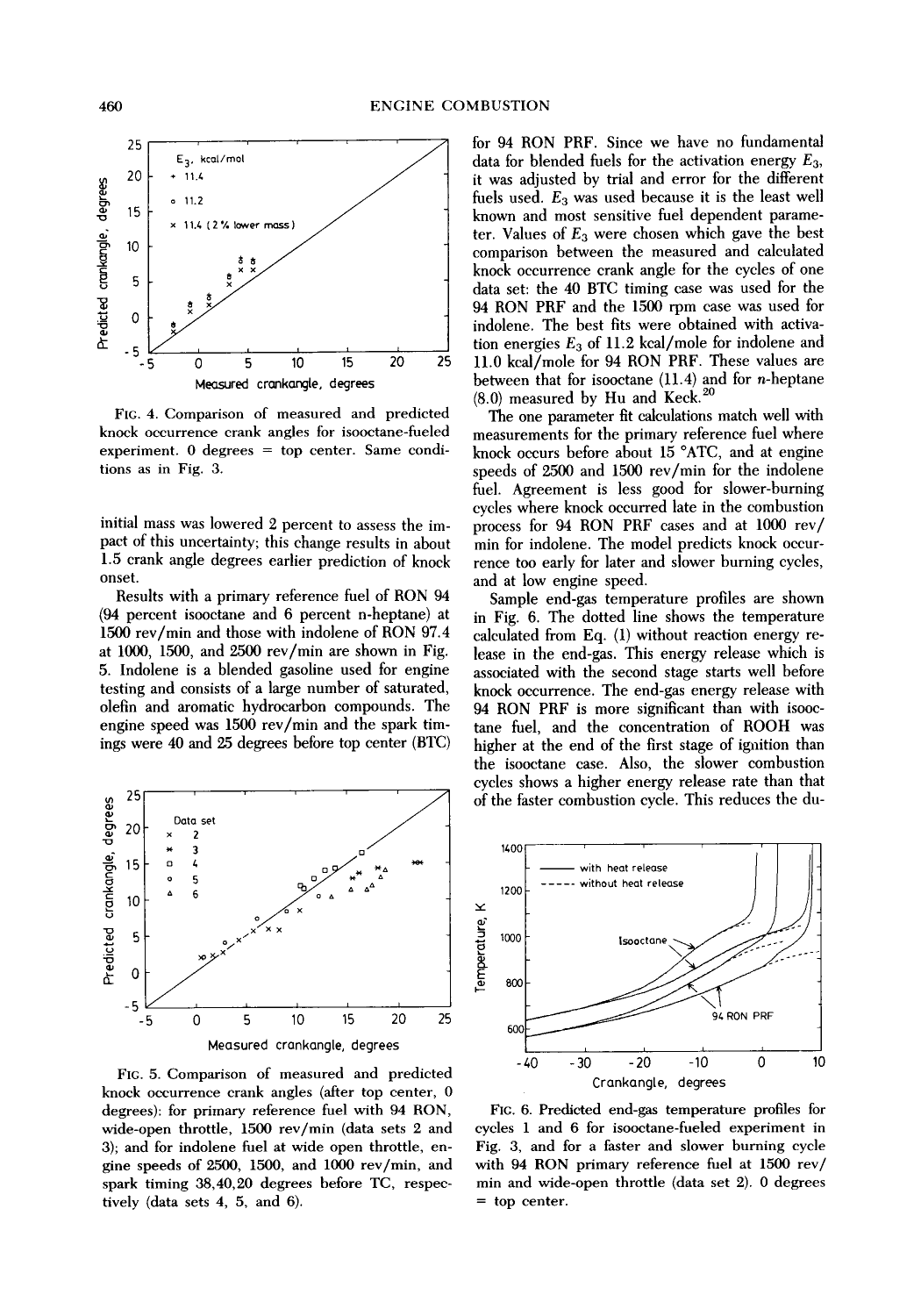#### **Summary and Conclusions**

In summary, the Hu and Keck kinetic model for autoignition, applied on an individual cycle basis, coupled with an adiabatic core assumption for the critical end-gas region predicts knock occurrence which agrees within a few crankangle degrees with experimental data for isooctane, a primary reference fuel, and indolene in a standard spark-ignition engine. Agreement is least satisfactory when knock occurs late in those cycles where the combustion process is slower (e.g., at low engine speeds and in slower-burning cycles at higher speeds) where knock predictions are too early. Late in the combustion process as the flame propagates into the endgas thermal boundary layer, the end-gas temperature will fall below the adiabatic core temperature used for these predictions. The poorer agreement between predictions and data for late occuring knock, and at lower speeds where the boundary layer has more time to grow to a greater thickness, is most likely due to this reduction in end-gas temperature under these conditions.

The following conclusions may be drawn:

1) For isooctane, the Hu and Keck model can be used to predict knock occurrence crank angles in a spark-ignition engine on a cycle-by-cycle basis within experimental error using previously determined values for the rate constants and assuming that for the range of conditions investigated the end-gas is adiabatically compressed.

2) For 97.4 RON indolene and 94 RON primary reference fuel, a one parameter fit of the model to the data for the faster burning cycles and the higher engine speeds can be obtained by adjusting the activation energy of the equilibrium constant for the isomerization reaction  $\overrightarrow{RO} \rightarrow \overrightarrow{ROOH}$ .

3) For slower burning cycles when knock occurs late, well after the top center crank position, and at low engine speed, the measured knock occurrence crank angles are larger than those predicted by the model. This discrepancy is most likely due to a reduction in the end-gas temperature due to mixing of cold gas from the boundary layer and the side wall vortex with the adiabatic core gas.

4) The observations are consistent with a two-stage autoignition process.

5) Considering our assumption that knock occurs first in the adiabatic core of the end-gas and the sensitivity of the model to the reaction rate constants, the agreement between theory and experiment is encouraging. More work is clearly needed to determine the effects of mixing on the end-gas temperature and to improve our knowledge of the critical reaction parameters especially for blended fuels.

#### *Acknowledgment*

This work has been sponsored by the M.I.T. Sloan Automotive Laboratory's Consortium for Engine Research. Member companies supporting this effort were: Ford Motor Company, Peugeot Societe Anonyme, and Regie Nationale des Usines Renault. It was also supported by the U.S. Department of Energy, Office of Energy Utilization Research, Energy Conversion and Utilization Technologies Program.

#### **REFERENCES**

- 1. TAYLOR, C. F.: The Internal-Combustion Engine in Theory and Practice, Vol. II, p. 71, The M.I.T. Press, 1968.
- 2. OBERT, E. F.: Internal Combustion Engines and Air Pollution, p. 243, Harper & Row, Publishers, 1973.
- 3. LWENGOOD, J. C. AND WU, P. C.: Fifth Symposium (International) on Combustion, p. 347, The Combustion Institute, 1955.
- 4. DOUAD, A. M. AND EYZAT, P.: Four-Octane-Number Method for Predicting the Anti-Knock Behavior of Fuels and Engines, SAE paper 780080 (1978).
- 5. BY, A., KEMPINSKI, B. AND RIFE, J. M.: Knock in Spark Ignition Engines, SAE paper 810147 (1981).
- 6. WESTRROOK, C. K. ANn PITZ, W. J.: Comb. Sci. Tech. 37, 117 (1984).
- 7. PITZ, W. J. AND WESTBROOK, C. K.: Comb. Flame 63, 113 (1986).
- 8. GREEN, R. M., PARKER, C. U., PITZ, W. J. AND WESTBROOK, C. K.: The Autoignition of Isobutane in a Knocking Spark Ignition Engine, SAE paper 870169 (1987).
- 9. DIMPELFELD, P. M. AND FOSTER, D. E.: Predictions of Autoignition in a Spark-Ignition Engine Using Chemical Kinetics, SAE paper 860322 (1986).
- 10. LEPPARD, W. R.: Comb. Sci. Tech. 43, 1 (1985).
- 11. POLLARD, R. T.: Comprehensive Chemical Kinetics (C. H. Bamford and C. F. H. Tipper, Ed.), Vol. 17, p. 249, Elsevier, 1977.
- 12. HALSTEAD, M. P., KIRSCH, L. J., PROTHERO, A. AND QUINN, C. P.: Proc. R. Soc. Lond. A. 346, 515 (1975).
- 13. HALSTEAD, M. P., KIRSCH, L. J. AND QUINN, C. P.: Comb. Flame 30, 45 (1977).
- 14. HIRST, S. L. AND KIRSCH, L. J.: Combustion Modeling in Reciprocating Engines, ed. Mattavi, J. M., and Amann, C. A., p. 193, Plenum Press, New York (1980).
- 15. SEMENOV, N. N.: Chemical Kinetics and Chain Reactions, Oxford University Press, England (1935).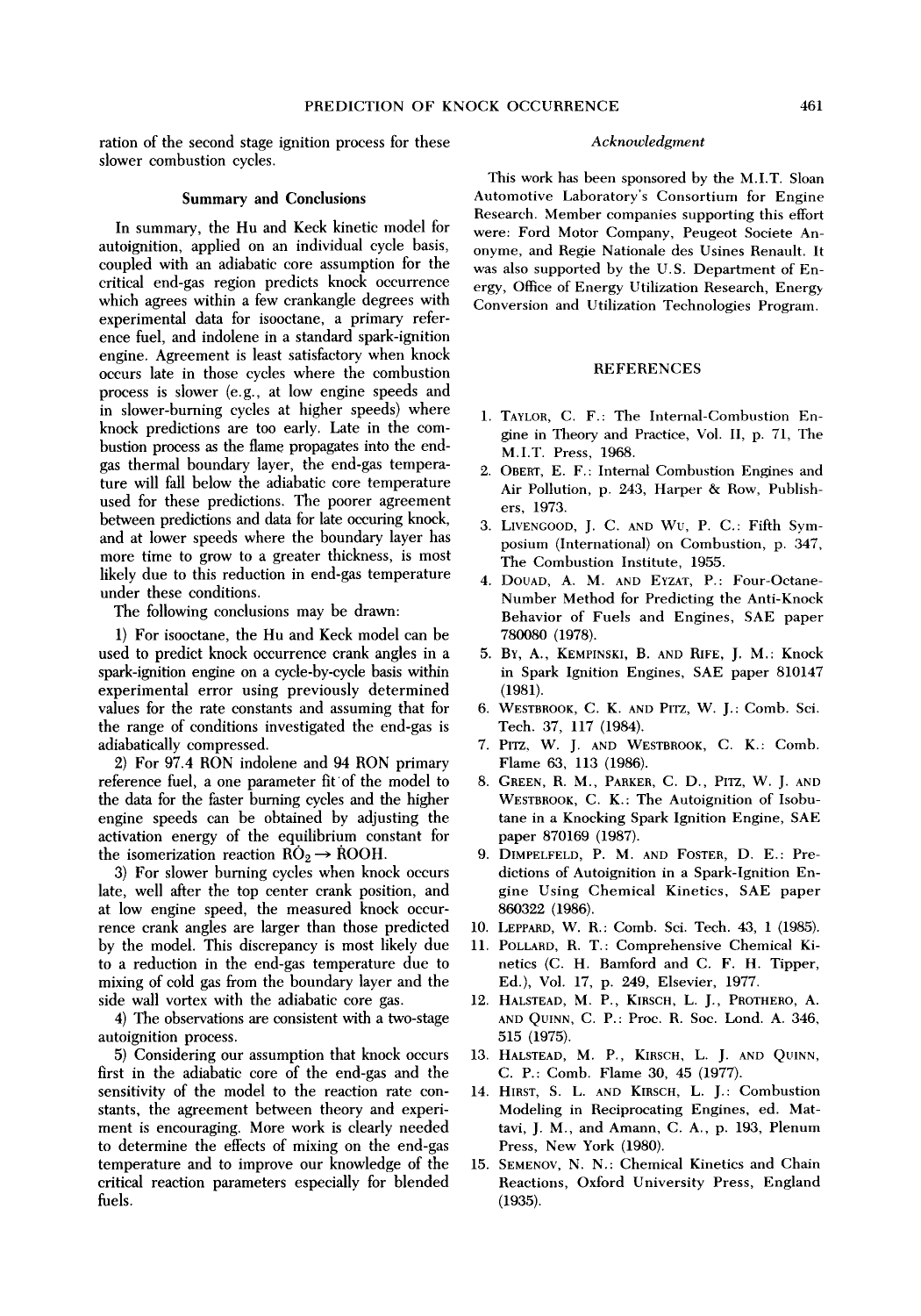- 16. NATARAJAN, B. AND BRACCO, F. V.: Comb. Flame, 57, 179 (1984).
- 17. SCHAPERTONS, **H.** AND LEE, W.: Multidimensional Modeling of Knocking Combustion in SI Engines, SAC paper 850502 (1985).
- 18. NAJT, P. M.: Evaluating Threshold Knock with a Semi-Empirical Model: Initial Results, SAE paper 872149 (1987).
- 19. KECK, J. AND HU, H.: Twenty First Symposium (International) on Combustion, p. 521, The Combustion Institute, 1988.
- 20. Hu, H. AND KECK, J.: Autoignition of Adiabatically Compressed Combustible Gas Mixture, SAC paper 872110 (1987).
- 21. Cox, R. A. AND COLE, J. A.: Comb. Flame 60, 169 (1985).
- 22. BEnSON, S. W.: Prog. Energy Comb. Sci. 7, 169 (1981) and Oxid. Comm. 2, 169 (1982).
- 23. TAYLOR, C. F., TAYLOR, E. S., LIVENGOOD, J. C., RUSSEL, W. A. AND LEARY, W. A., SAE Transactions 4 232 (1950).
- 24. SLAGEL, I. R., RATAJEZAK, E. AND BUTMAN, D.: J. Phys. Chem. 90 402 (1986).
- 25. HINDMARSH, A. C.: GEAR: Ordinary Differential Equation System Solver, UCID-30001, Rev. 3, Lawrence Livermore Laboratory, 1974.

# **COMMENTS**

*A. K. Oppenheim, Univ. of California, USA.* Following an overwhelming amount of preceding investigations, you identified the onset of knock with what is known as the Frank-Kamenetsky thermal explosion-the rapid rise of temperature following a more-or-less isothermal induction process. As many others, you demonstrated then a most satisfactory agreement between the induction period evaluated on the basis of an adiabatic relation between temperature and pressure measured in an engine with the instant of the detected knock signal. Such coincidence is, of course, a necessary, hut by no means a sufficient condition. Knock is, afterall, an explosive phenomenon in more than the Frank-Kamenetsky sense, its onset being associated with the generation of a blast wave similarly as in the case of transition to detonation. Studies of the latter<sup>1</sup> revealed that it depends not only on the induction period you considered, but also on the excitation times as well as the maximum exothermic power, $<sup>2</sup>$ </sup> and, in particular, on the rate at which the induction time decreases with temperature. Are you planning to take these effects under consideration in future studies?

## **REFERENCES**

- 1. A. K. OPPENHEIM, Phil. Trans. Roy. Soc. Lond., Vol. A. 315, pp. 471-508, 1985.
- 2. "Dynamic Effects of Autoignition Centers of Hydrogen and  $C_{1,2}$ -Hydrocarbon Fuels" by A. E. LUTZ, et al., This Symposium.

on knock in S.I. engines is certainly a problem which *Germany.* Can you include in your model the in-

should be investigated. As pointed out by Oppenheim and his coworkers, such waves would be expected to occur if substantial temperature variations leading to the formation of exothermie centers existed in the unburned end gas. It is anticipated, however, that under most operating conditions the amplitude and length scale associated with such temperature variations will be sufficiently small so that detonation wave, if they occur at all, will be relatively weak.

*A. M. Dean, Exxon Research & Engr., USA.*  Would you compare your  $E_A = 11.4$  kcal/mole for isomerization in isooctane to the recent analysis of Morley on a similar mechanism.

*Author's Reply.* The value of  $E_A = 11.4$  which we have used in our analysis was obtained from experiments by Hu and  $Keck<sup>1</sup>$  in a constant volume bomb and is consistent with hydrogen bond energies given by Kondo and Benson.<sup>2</sup> In the papers by Morley with which we are familiar no value was given for this parameter.

#### REFERENCES

- 1. Hu, H. AND KECK, J. C., SAE paper 872110, International Fuels and Lubricants Meeting, Toronto, (1987).
- 2. KONDO, O. AND BENSON, S. W., Intern. J. of Chem. Kinetics, 16, 949 (1984).

*Author's Reply. The* influence of detonation waves *W. May, Univ. of Kaisaslantern, Fed. Rep. of*